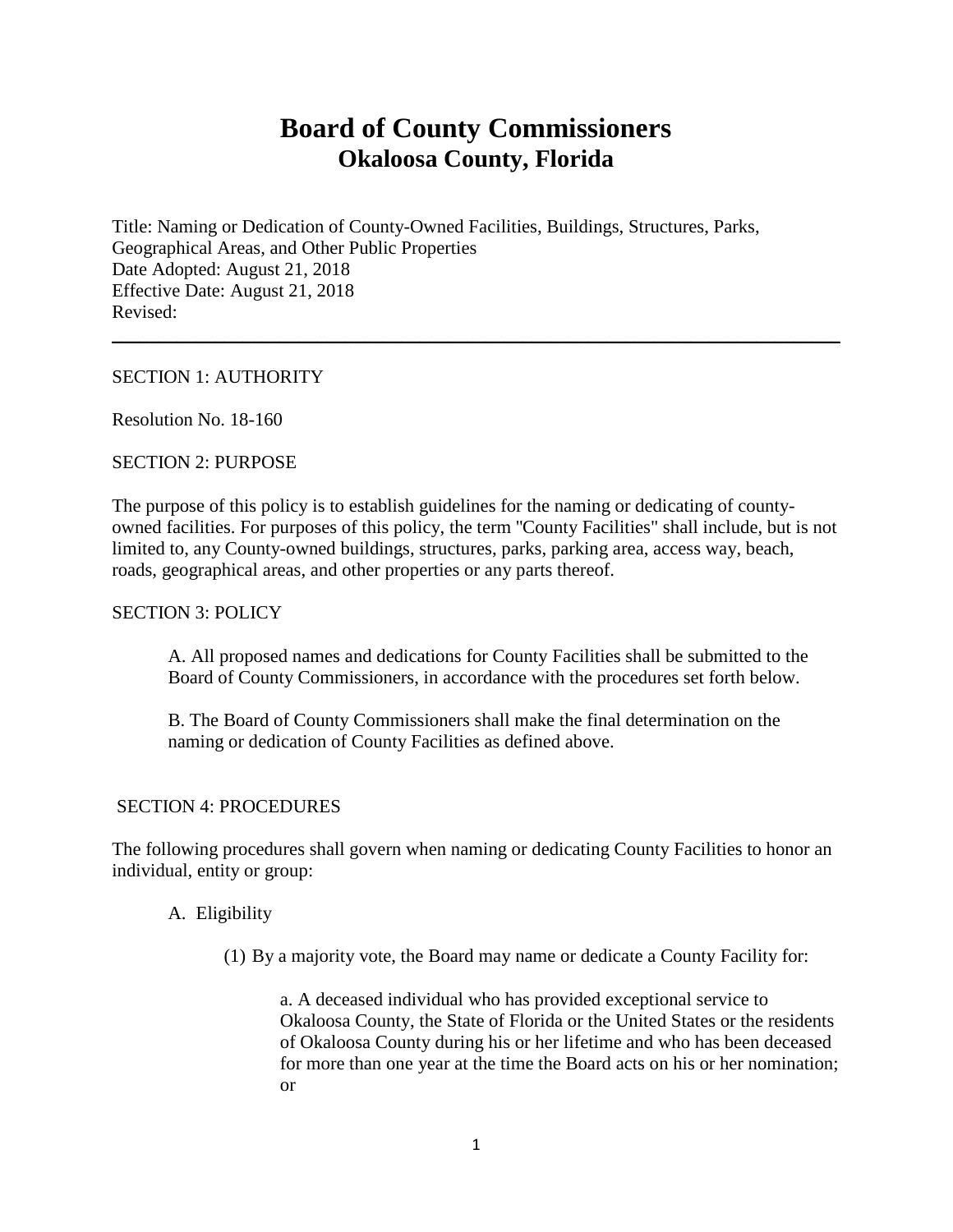b. A group or entity that has significantly contributed to the acquisition or development of a particular County Facility; or

c. Where the recognition of the individual is a condition of the donation of the County Facility or is contained in a deed restriction.

(2) By a super-majority vote, the Board may deviate from the eligibility requirements set forth in this policy when exceptional circumstances are shown which would justify the naming or dedicating of a County Facility to an individual while such person is still living or has been deceased for less than one year.

# B. Nomination

- (1) Any resident of Okaloosa County may nominate a deceased individual, entity or a group as the name or dedication for County-owned facilities.
	- a. The nomination or request shall be in writing and shall contain:
		- i. For an individual, the date and place of his or her death; and
		- ii. A summary of the background which demonstrates the service or contributions of the individual, entity or group so as to justify Okaloosa County naming or dedicating a particular County Facility after the individual, entity or group.

 b. No justification is required if naming of a County Facility is a condition of a donation or is set forth in a deed restriction.

c. A County Commissioner may nominate a deceased individual, entity or group for the naming or dedication of County facilities. Only a County Commissioner may nominate a living individual for the naming or dedication of a County Facility.

#### C. Evaluation

- (1) The County Administrator or his/her designee shall evaluate each nomination or request to determine:
	- a. Whether or not the contribution and character of the nominee is such that it is in the best interest of the residents of Okaloosa County to name or dedicate a County Facility in honor of that individual, entity or group; and
	- b. Whether other individuals, entities or groups have been nominated to have the same County Facility named or dedicated to them; and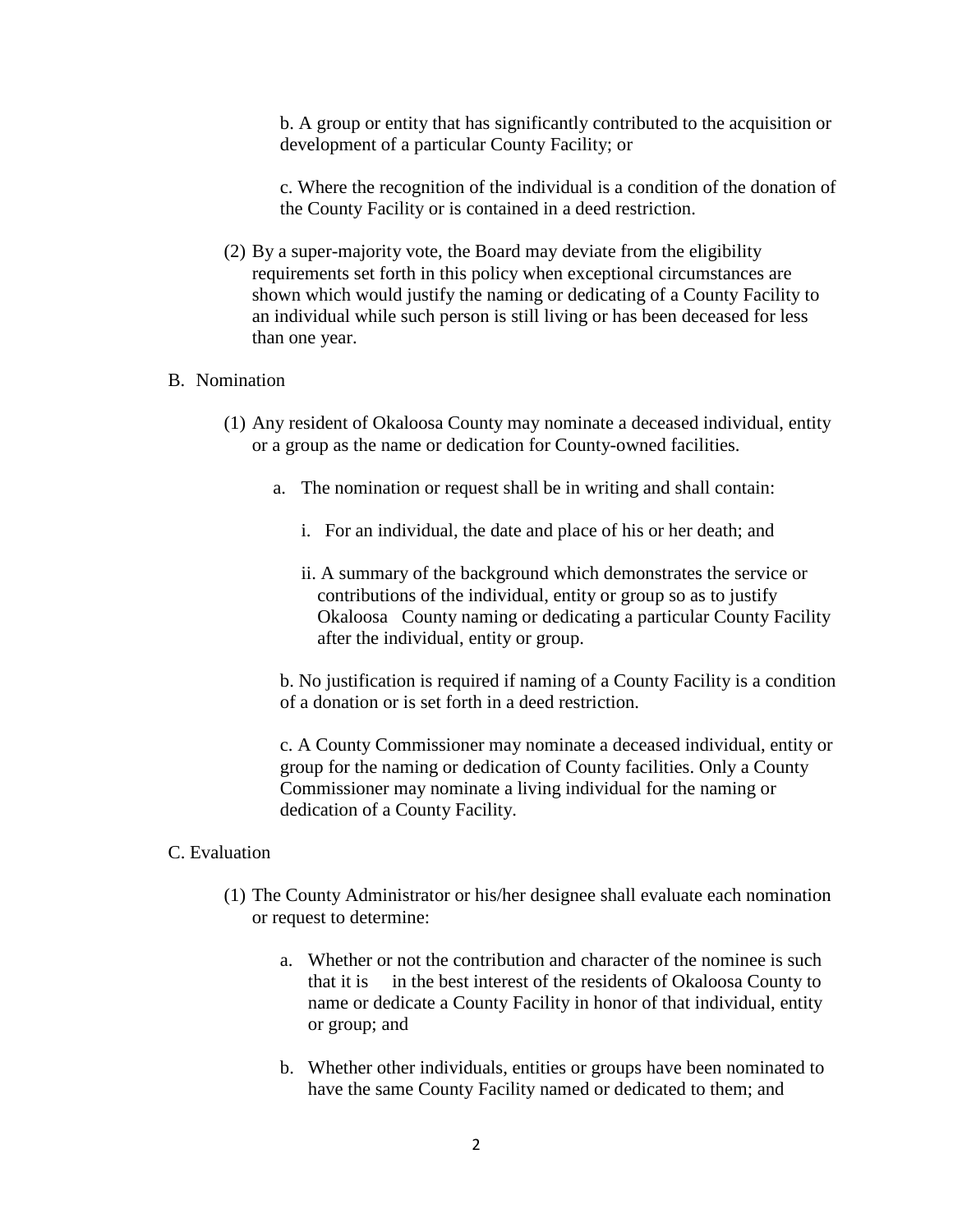c. What financial costs to the County will result in the naming or dedicating of the County Facility after an individual, entity or group.

(2) After evaluation, the County Administrator shall place the nomination or request with recommendations for approval or disapproval on the Board of County Commissioner's agenda.

### D. Approval

- (1) The Board, at a public meeting, may:
	- a. Consider each nomination or request and determine whether to approve or reject that nomination or request; or
	- b. Name or dedicate a sub-facility within the County Facility in honor of an individual, entity or group; and
	- c. If appropriate, authorize the expenditure of funds for naming the County Facility or for the dedication plaque.
- E. Changing the Name of a Facility

The same procedures shall apply to changing the name of a facility, except names in deed restrictions shall not be changed.

#### F. Special Criteria for Street Naming

- (1) New Streets within a subdivision are named as part of the plat approval process.
- (2) All other street names must meet the following criteria:
	- a. Name cannot already be in use in Okaloosa County;
	- b. Name cannot be similar to road names already in use in Okaloosa County;
	- c. Name must be approved by the E91 l Naming Coordinator within Public Safety Department;

d. Name should be one word and limited to 15 characters whenever possible.